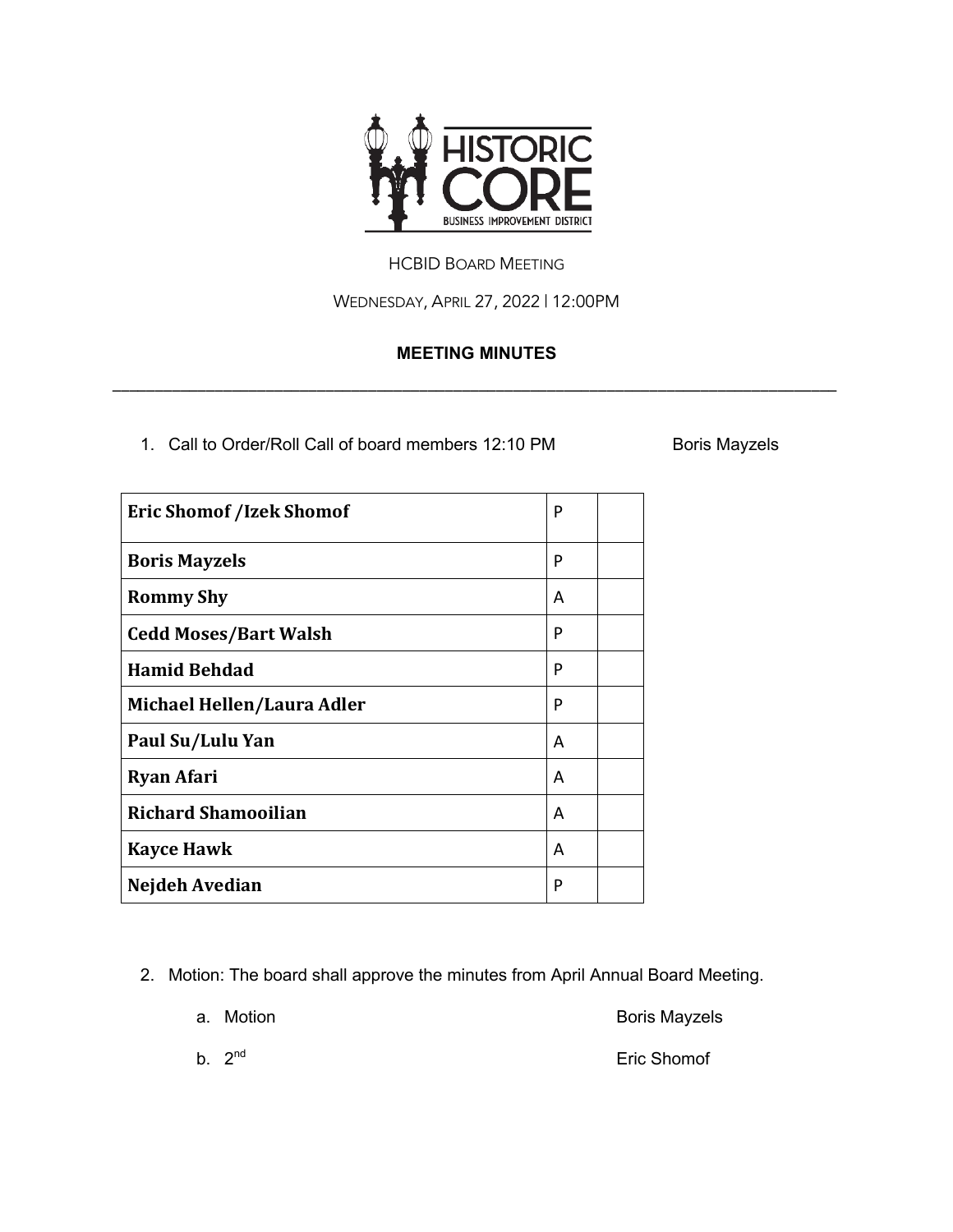| <b>Eric Shomof /Izek Shomof</b> | Υ   |
|---------------------------------|-----|
| <b>Boris Mayzels</b>            | Υ   |
| <b>Rommy Shy</b>                | N/A |
| <b>Hamid Behdad</b>             | Y   |
| Michael Hellen/Laura Adler      | Υ   |
| Paul Su/Lulu Yan                | N/A |
| <b>Ryan Afari</b>               | N/A |
| <b>Cedd Moses/Bart Walsh</b>    | Υ   |
| <b>Richard Shamooilian</b>      | N/A |
| <b>Kayce Hawk</b>               | N/A |
| Nejdeh Avedian                  | Υ   |

a. Yes= 6, Abstain= 0

3. Motion: The board shall approve the minutes from the March Board Meeting.

| <b>Eric Shomof /Izek Shomof</b> | Υ   |
|---------------------------------|-----|
| <b>Boris Mayzels</b>            | Υ   |
| <b>Rommy Shy</b>                | N/A |
| <b>Hamid Behdad</b>             | A   |
| Michael Hellen/Laura Adler      | A   |
| Paul Su/Lulu Yan                | N/A |
| <b>Ryan Afari</b>               | N/A |
| <b>Cedd Moses/Bart Walsh</b>    | Y   |
| <b>Richard Shamooilian</b>      | N/A |
| <b>Kayce Hawk</b>               | N/A |
| Nejdeh Avedian                  | Υ   |

a. Yes= 4, Abstain= 2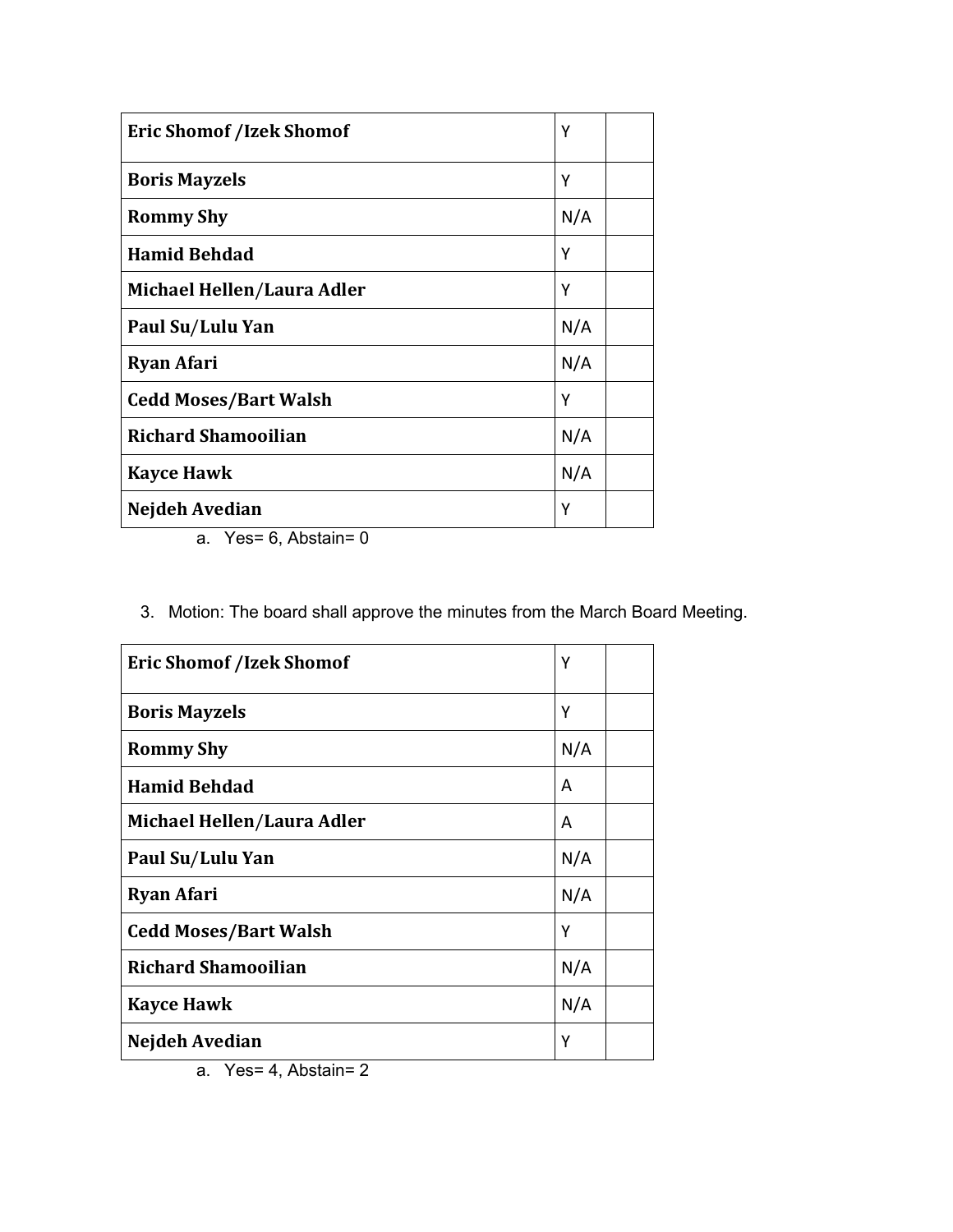## 4. Public Comment

- a. Ryan Eddy
	- i. Discussed ground floor retail spaces and security camera
- b. Victor Robert
	- i. Discussed activtating Spring Street Park and hanging string lights on  $5<sup>th</sup>$ street between Main & Spring
- c. Naolm Carter
	- i. Introduced himself and his new business: Healthy Hustle Cleaning **Service**
- d. Justin Weiss
	- i. Spoke about retail and the impact crime & homelessness is having on retaining tenants
- e. Garry Ventura
	- i. Discussed the conditions surrounding his small business, The Pupper Club and expressed the need for help
- f. Bali James
	- i. Discussed the conditions surrounding her small business, Les Fidele Café and expressed the need for help.

## 5. Speakers

- a. City, State County Offices or Elected officials or representatives
	- i. LAPD Senior Lead Officer Al Flores gave an update on crime in the neighborhood
- b. Announcements by Historic Core Business Owners or Representatives
	- i. None.
- 6. Presentation from Branded Artists on potential murals for the district (Warren Brand)